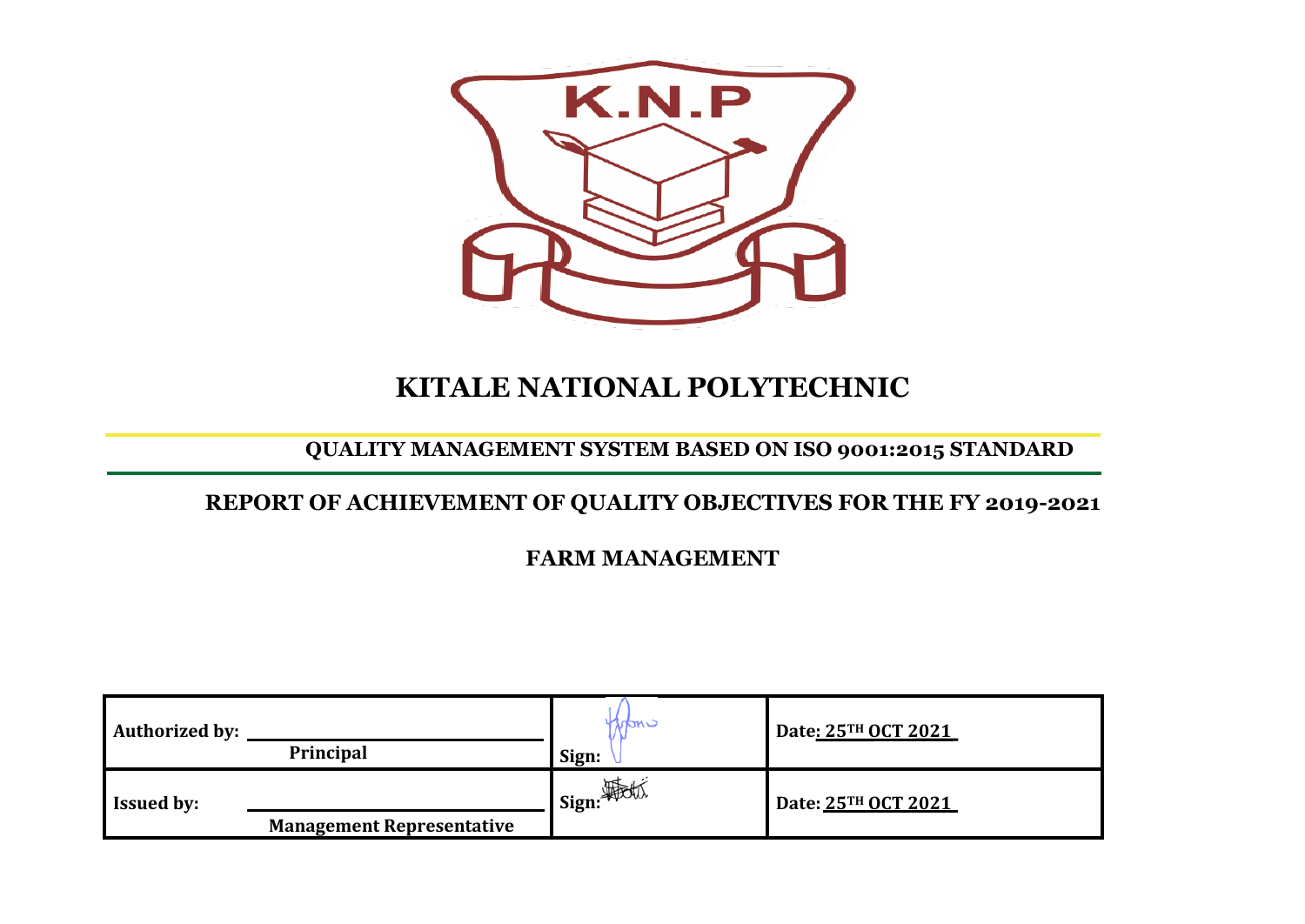### **FARM MANAGEMENT**

#### **REPORT OF ACHIEVEMENT OF QUALITY OBJECTIVES FOR THE FY 2020-2021**

| s/no         | Objective                                                                                                                                                             | Who will be<br>responsible?                                                                                | What will be done?                                                                             | When<br>will<br>it<br>be<br>completed?                                  | What<br>resources<br>will be required?                                                           | How will the results be<br>monitored and<br>evaluated?                                           | Status of<br>achievement                                                                              |
|--------------|-----------------------------------------------------------------------------------------------------------------------------------------------------------------------|------------------------------------------------------------------------------------------------------------|------------------------------------------------------------------------------------------------|-------------------------------------------------------------------------|--------------------------------------------------------------------------------------------------|--------------------------------------------------------------------------------------------------|-------------------------------------------------------------------------------------------------------|
|              | <b>State</b><br>$\overline{a}$<br>measurable<br>quality objective<br>addressing<br>any<br>the<br>$\omega f$<br>dimensions<br>$\theta$<br>quality<br>product / service | Give the title of the person<br>to ensure that the quality<br>objective is achieved (the<br>process owner) | State activities to<br>be<br>undertaken to ensure that<br>the quality objective is<br>achieved | For every activity in column<br>3 indicate when it will be<br>completed | Indicate the resources<br>required to undertake<br>the activities in column                      | Indicate how results will be<br>monitored and evaluated that<br>you've met the quality objective |                                                                                                       |
|              | Increase<br>maize output<br>from the<br>current 10<br>bags to 25<br>bags per acre<br>by<br>31/12/2018                                                                 | <b>FM</b>                                                                                                  | By strictly adhering<br>to the maize<br>agronomical<br>practices.                              | 31/12/2018                                                              | Maize production<br>inputs such as<br>certified seeds,<br>adequate fertilizer,<br>and herbicides | Maize production records<br>Physical assessment tools<br>Farm reports                            | Not effective<br>since there<br>was a<br>challenge on<br>the<br>unpredictable<br>weather<br>patterns. |
| $\mathbf{2}$ | Increase the<br>dairy<br>production<br>from the<br>current 1800<br>liters to 3600<br>liters per<br>lactation per<br>cow by                                            | <b>FM</b>                                                                                                  | Adherence to dairy<br>livestock production<br>practices.<br>Addition of more<br>dairy cows.    | 31/12/2018                                                              | Dairy inputs such<br>as proper housing,<br>feeds, and additives                                  | Dairy production records<br>Physical assessment tools<br>Farm reports                            | Not effective<br>since there<br>were no<br>proper<br>housing, and<br>additives for<br>the cows.       |
| 3            | Diversify<br>livestock<br>production<br>by                                                                                                                            | <b>FM</b>                                                                                                  | Plan and budget for it                                                                         | 31/6/2018                                                               | Funds, breeds                                                                                    | Approved plan and<br>budget<br>Livestock records<br>Physical assessment                          | Effective<br>since there<br>was<br>achievement<br>on<br>introducing                                   |